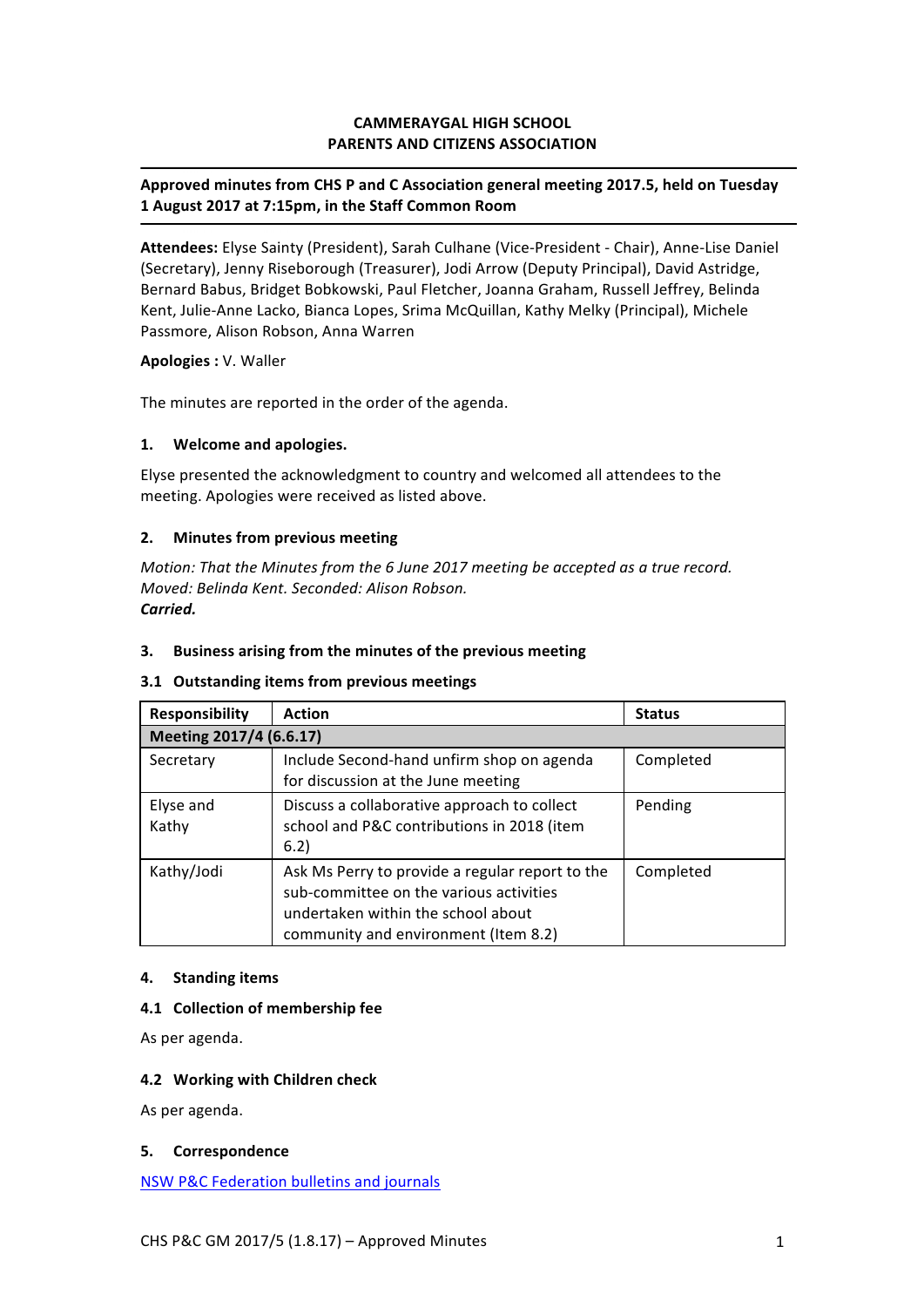# **6. Reports**

# **6.1 Principal's report**

Kathy reported on the following:

- Voluntary school contribution: contribution set at \$740 (seven hundred and forty dollars). This was in line with contributions for similar schools in the area. Invoices had been sent to all families at the end of the second term. A new invoicing system was being implemented, making it easier to generate. In the future, invoices will only be sent to families if payments are due. Kathy asked that the P&C supports the school by spreading the word about the benefits to the students of paying the voluntary school contribution as the money was spent on extra-curricular activities not otherwise funded by the Department of Education.
- New emailing system to communicate with family about attendance.
- Students and teachers from Coonamble were currently visiting the school.
- Upcoming information night for Year 8 subject selection.
- Upcoming Year 7 Parents Teachers' Night
- 31 August: Arts Soiree
- Year 9 Camp: 13 to 15 November at the Great Aussie Bush Camp. Activities will focus on the curriculum and learning.
- The teaching team will start focusing on planning for Stage 6 Curriculum, with the objective to offer as much choice as possible to students.

# **6.2 President's report**

Elyse reported on the following:

- Senior Campus:
	- $\circ$  Many parents wrote to the local and state politicians to raise their concerns over the proposed plan for the senior campus. Those politicians referred the matter to the local member, Felicity Wilson. No further communication from Ms Wilson had been received to date.
	- $\circ$  At its last meeting, the North Sydney Council supported the P&C's argument that the development of the new senior campus was an opportunity to add much-needed extra space for sporting facilities and passed a resolution to approach the Department of Education to negotiate amendments to the proposed plans.
	- $\circ$  Residents had been notified that the Development Approval proposal was available for comments.
	- $\circ$  The P&C will prepare templates of letters listing the potential points of objection to the proposal. These will be made available to CHS families to submit to the North Sydney Council by 18 August.
- Western Harbour Tunnel and Beaches Link: the school agreed to send information to the school families about the proposed smoke stacks in proximity of the local schools.
- Letters for P&C Family contributions had been sent to families.

# **6.3 Treasurer's report**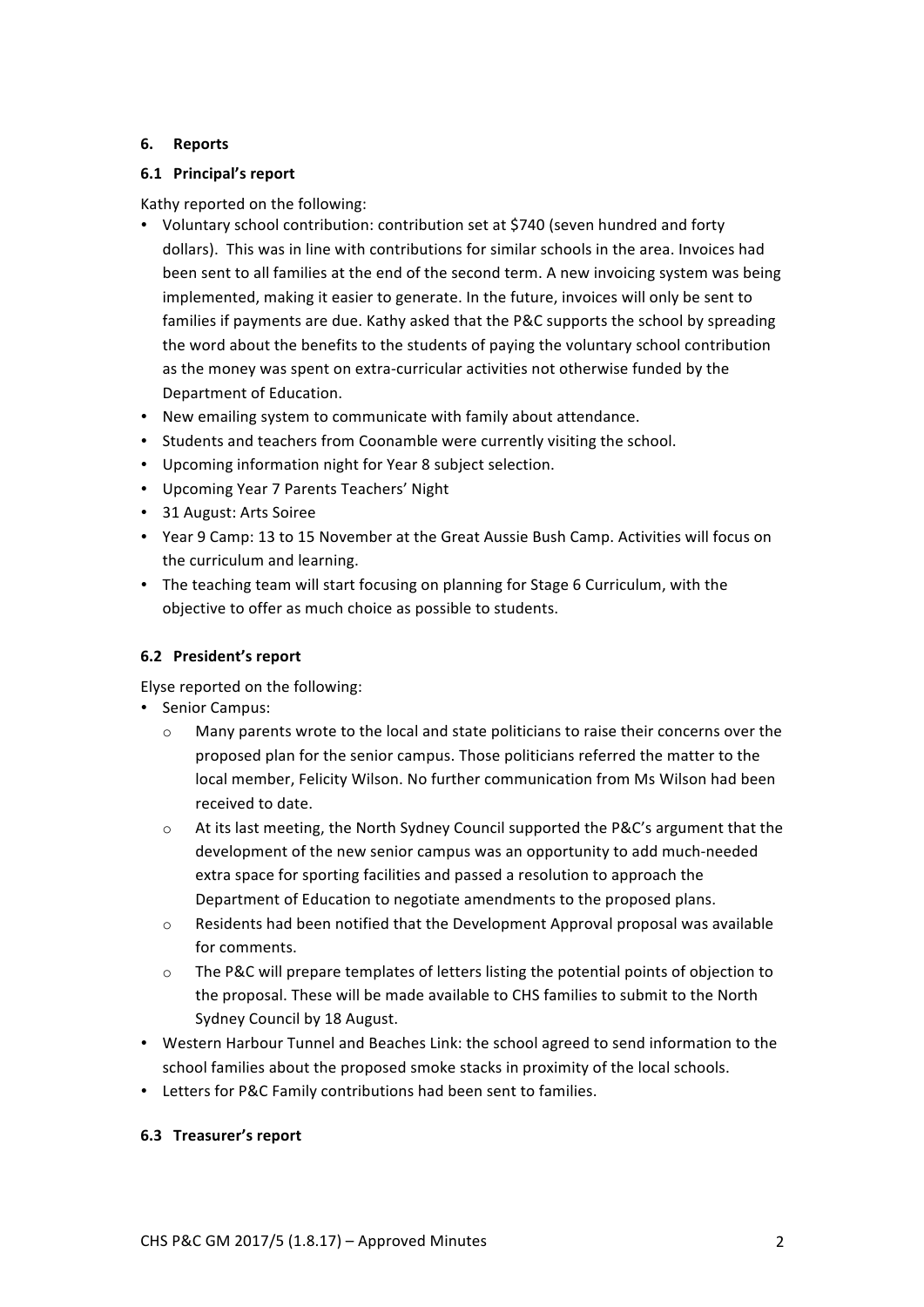Jenny reported that there was approximately \$65,000.00 (sixty five thousands dollars) on the P&C bank account after payments had been made for the items on the wishlist and before 2017 P&C contributions.

The group discussed various projects on which the money could be spent: counsellor, air conditioning, solar panels, school grounds improvements, etc. It was agreed that further discussion with the school would be required to identify priorities and business cases would need to be prepared for more expensive items for approval by the Committee.

## Actions:

- Jenny to organise a Building Fund
- Kathy to consider the need for a counsellor (number of hours per week, funding arrangement, etc.) and bring a proposal back to the P&C

## **7. Governance**

There was no business under this item.

### **8. General business**

### **8.1 Communication Sub-committee**

Srima reminded the sub-committees to send her updates for the website so that the content can be kept as current as possible.

### **8.2 Community and Environment Sub-committee**

Michele reported on the following:

- 'War on Waste' program: recycling boxes for soft plastic had been purchased and installed around the school grounds.
- 'Bright Smiles, Bright Futures' Colgate competition: a recycling program run as a competition between school Years to encourage recycling oral care waste (toothbrushes, empty toothpaste tubes, etc.)

**Motion**: that the P&C authorise the expenditure of \$125 (one hundred and twenty five dollars) for the purchase of recycling bins for soft plastics, in addition to the \$225 (two hundred and twenty five dollars) approved at the 2017/4 meeting on 6 June 2017. *Moved: Michele Passmore. Seconded: Anne-Lise Daniel. Carried*

## **8.3 Music Sub-committee**

No report.

## **8.4 Social and fund-raising Sub-committee**

Belinda reported on the following:

- Local Council elections on 9.09.2017: the school has been registered to host a sausage sizzles. A cake stall would also be set up and run by the students and the funds collected would be used towards purchasing mobile basketball hoops.
- Afternoon of the 17.9.2017 earmarked for a picnic at Balmoral Beach.